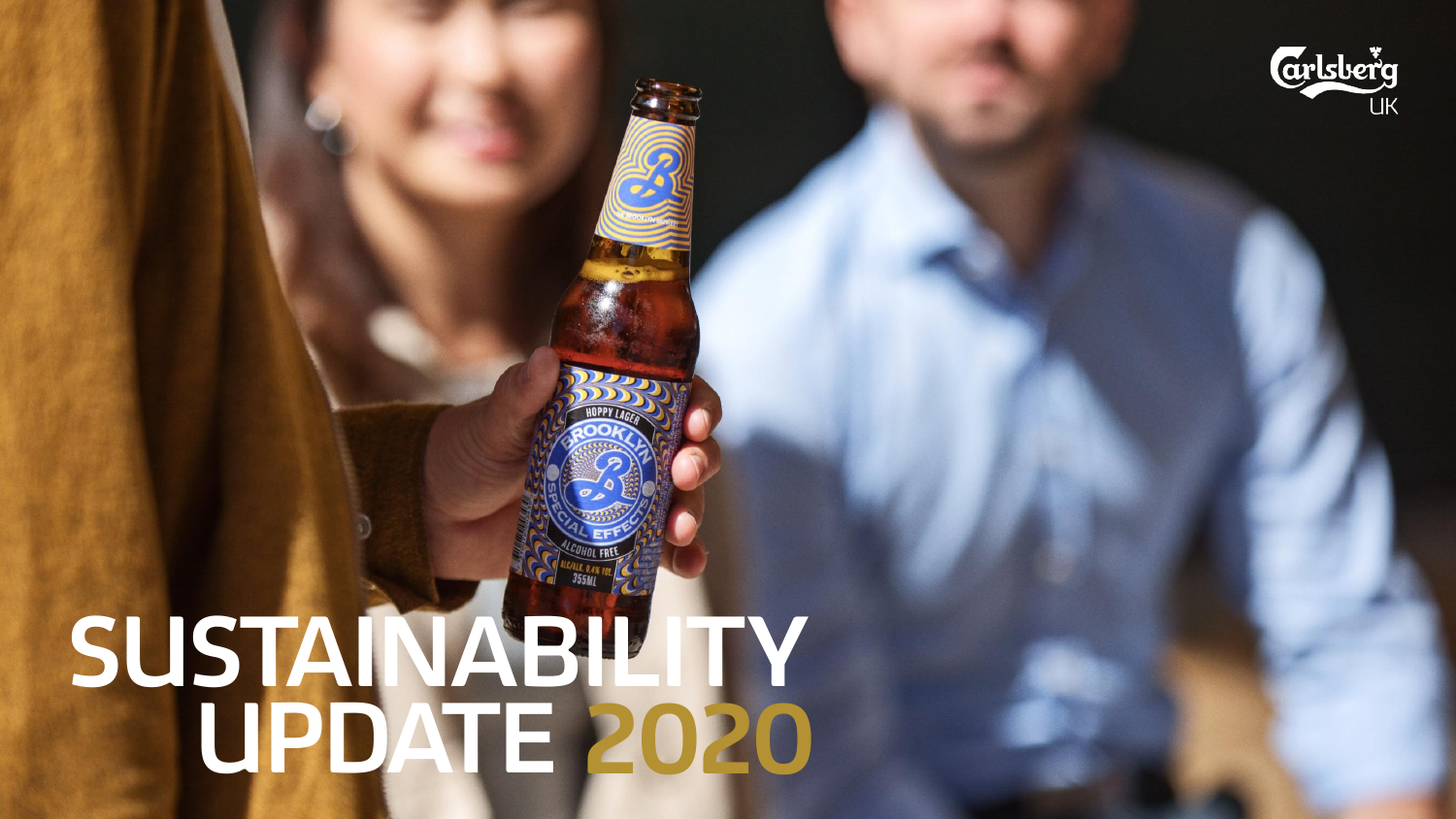## A MESSAGE FROM OUR CEO PAUL DAVIES



*"We have an exciting future ahead, with a vision to create a better beer company for our people, partners and planet."*

A lot happened in 2020. The pandemic hit with tragic consequences for many people across society, and significant impacts for our business and industry, which rely on a vibrant on-trade.

As is always the case, the health and safety of our people, customers and partners was our primary focus throughout the year, as well as protecting our business for the future.

At the same time, we agreed and completed a joint venture between two of the UK's most historic brewers – Carlsberg UK and Marston's Beer Company – to form Carlsberg Marston's Brewing Company (CMBC) in November 2020.

Together, we are eight breweries, thousands of people, and hundreds of brands. And we have an exciting future ahead, with a vision to create a better beer company for our people, partners and planet.

We will do this by engaging our people in our ambitions and by partnering with our customers, suppliers and other critical stakeholders who will constantly push us to become better. And we will follow the strategy and targets set out in Carlsberg Group's sustainability programme, Together Towards ZERO.

The pandemic has shown how people, businesses and organisations can pull together to overcome challenges. It is this mindset that we want to take

forward in our new business as we tackle the challenges facing us, including climate change, water scarcity and public health, as well as the many opportunities available to us.

We don't dwell on the past but look forward to the future. However, transparency remains vital to driving progress. And that's why this year, we have published this short summary of performance to complete our sustainability journey as Carlsberg UK, as it was in 2020.

I look forward to sharing more of our plans on the way Towards ZERO as Carlsberg Marson's Brewing Company.



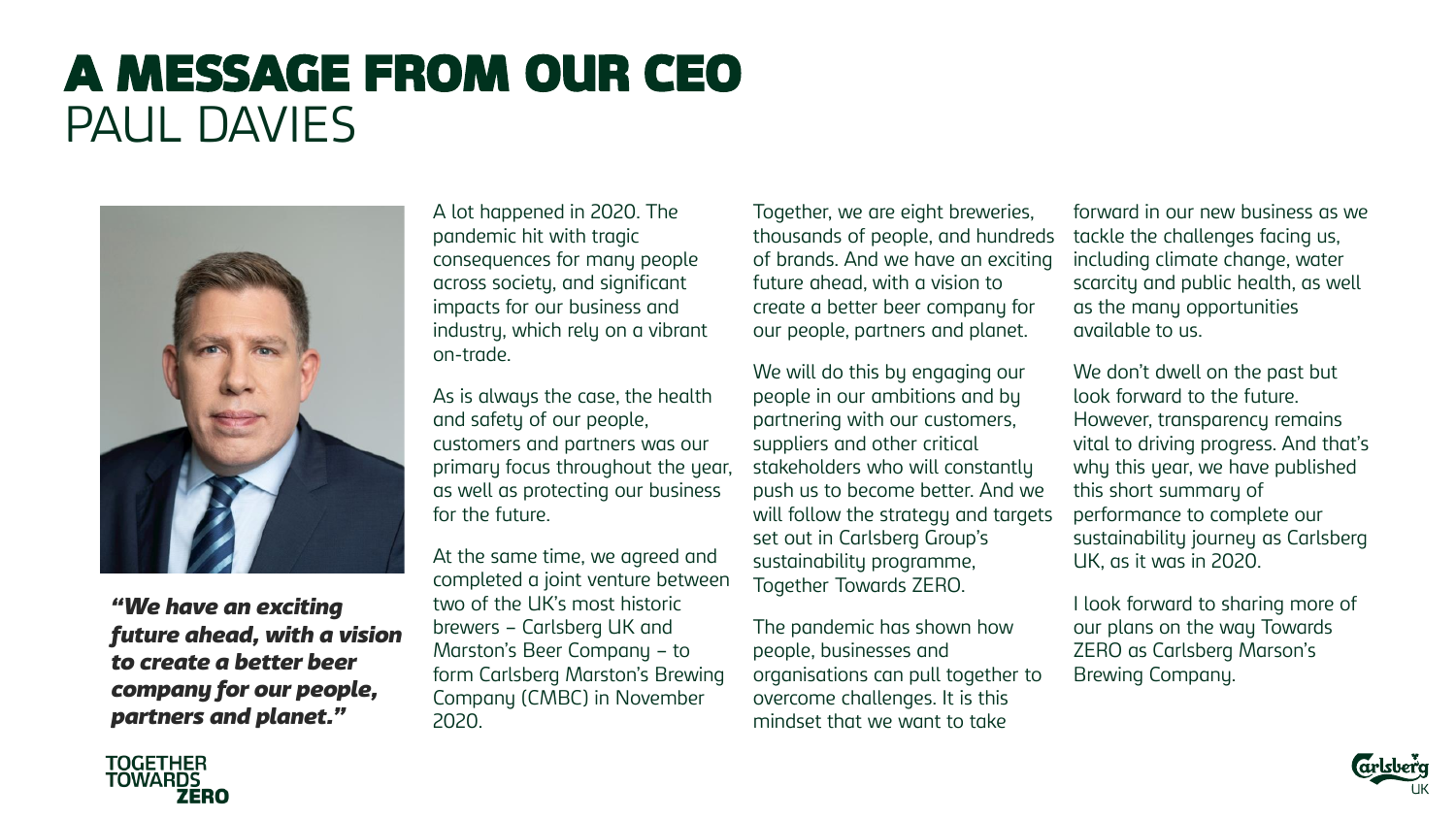## OUR SUSTAINABILITY JOURNEY TOGETHER TOWARDS ZERO



We face global challenges of climate change, resource scarcity and public health. This requires urgent action at scale. And business has an important role – transforming value chains and collaborating across industries and geographies to create and implement solutions.

Together Towards ZERO is our response. A global sustainability programme across the Carlsberg Group, targeting ZERO carbon footprint, ZERO water waste, ZERO irresponsible drinking and a ZERO accidents culture.

In 2020, we continued to make progress towards each of these four ambitions across Carlsberg UK.



While absolute emissions from our Northampton brewery were almost 15% lower in 2020 than 2015, relative emissions increased by almost 18%. This is because as production volumes decrease, the base loads of the brewery remain constant. With the closure of hospitality for the majority of 2020, our volumes were significantly impacted. We hope to see this recover in 2021 and remain focused on improving efficiency.

Our beer-in-hand footprint, measured every four years, improved by 16% from 2015-19. This partly reflects the decarbonisation of the UK electricity grid mix, alongside changes in our packaging use. We will continue to partner with suppliers to identify opportunities to improve our beerin-hand footprint towards our target of a 30% reduction by 2030.

Water is a precious resource, and in 2020 we achieved a 3% improvement in water efficiency at our brewery versus 2015 (6% vs 2019). This is a significant achievement, thanks to the dedication of the whole brewery team identifuing the opportunities for savings, developing the solutions and making changes.

ZERO WATER **WASTE** 

For example, the pasteuriser was losing water that spilled over the sides of the conveyor. The team built a tank to collect the spillage and pump it back into the system, with an expected saving of over 38,000 hl of water a year.



Our beers bring people together, and we want them to be enjoyed responsibly. We focus on enabling responsible choices, providing information to consumers and encouraging responsible behaviour.

Increasing the availability, accessibility and appeal of alcoholfree options is key. Our varied range provides a drink for every occasion, and as the on-trade reopens we will continue to rollout and promote alcohol-free as a positive choice.

We include nutritional, ingredients and responsible drinking information on all packaging produced at our Northampton brewery. And through our partnership with the Drinkaware Trust we supported the Drink Free Days campaign, which attracted 1 million unique visitors to the website pledging 27,800 drink-free days.



We've made strong progress to improve safety across the business, with a year-on-year reduction to two lost time accidents in 2020. However, any accident is too many and we continue to improve awareness and involvement across the organisation – from production, to offices and field-based teams.

COVID-19 brought unprecedented challenges, we reacted quickly to ensure the safety of our colleagues. We closed our offices and supported employees to work from home where possible. For our production colleagues, we improved controls in the brewery, focusing on social distancing, hygiene and the availability of PPE. Thanks to the cooperation and care of our colleagues for one another, we've maintained a safe workplace throughout.

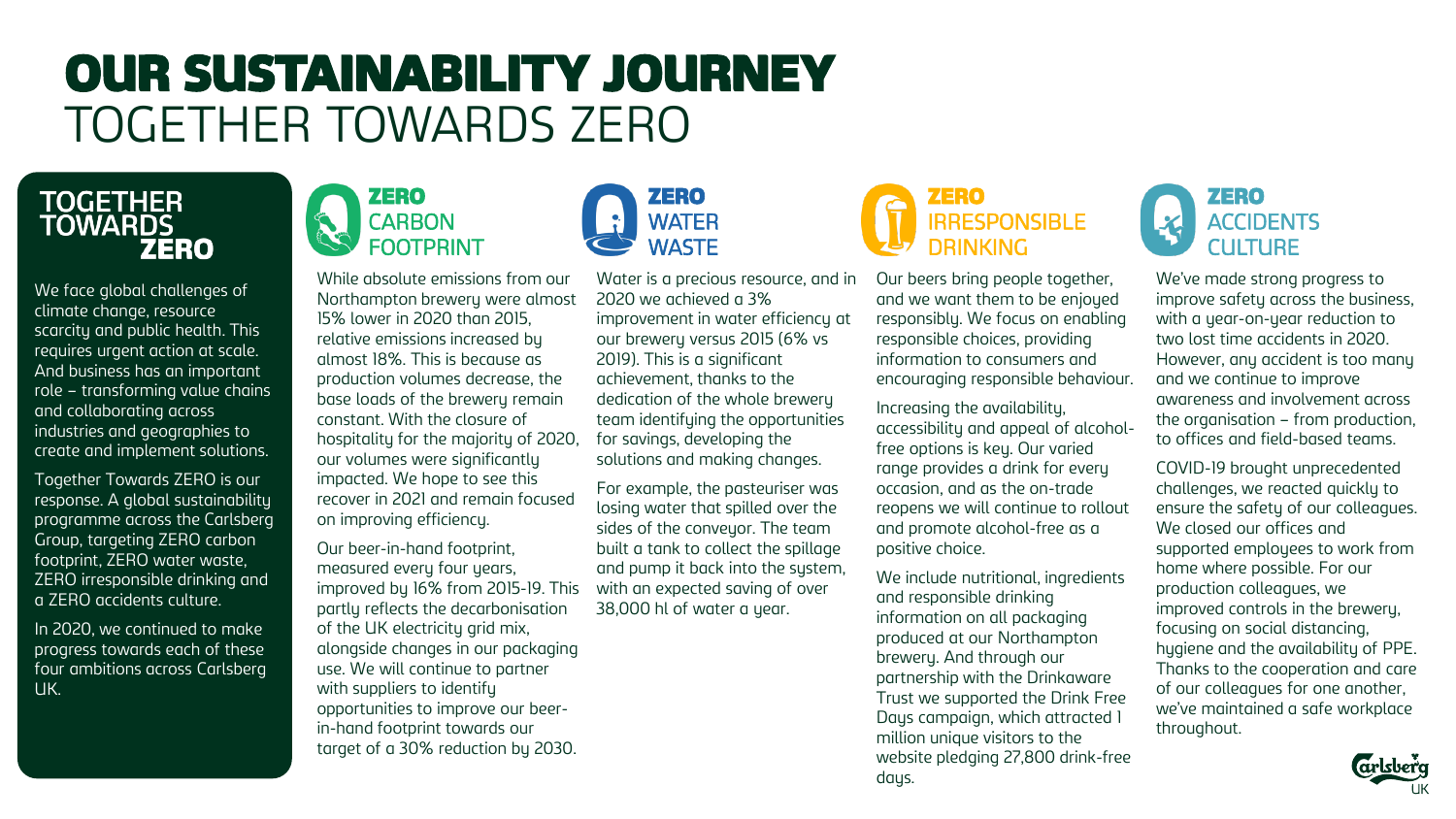## OUR PROGRESS DATA SUMMARY

|  | <b>TARGET</b>                                                                    | <b>BY 2030</b> | <b>BY 2022</b> | 2020                                                                                                                                                       | 2019  | 2018  | 2017  | 2016                                                                                                                                                               | 2015              |  |
|--|----------------------------------------------------------------------------------|----------------|----------------|------------------------------------------------------------------------------------------------------------------------------------------------------------|-------|-------|-------|--------------------------------------------------------------------------------------------------------------------------------------------------------------------|-------------------|--|
|  | Reduction in beer-in-hand carbon footprint compared to 2015                      | 30%            | 15%            |                                                                                                                                                            |       |       |       | 16% reduction 2015-2019, due to lower carbon intensity of cans, increase in kegging<br>and bulk, reduced emissions factors from freight and carbon intensity of UK | electricity grid. |  |
|  | Total CO2 emissions from brewery (kT CO2)                                        | $\mathbf 0$    |                | 14.2                                                                                                                                                       | 13.9  | 14.5  | 19.6  | 15.6                                                                                                                                                               | 16.7              |  |
|  | Relative CO2 from brewery (kgCO2/hl)                                             | $\mathbf 0$    | 1.49           | 3.51                                                                                                                                                       | 3.41  | 3.35  | 4.42  | 3.3                                                                                                                                                                | 2.98              |  |
|  | Low-climate-impact cooling                                                       |                | 100%           | 100%                                                                                                                                                       | 100%  |       |       |                                                                                                                                                                    |                   |  |
|  | Electricity from renewable sources                                               |                | 100%           |                                                                                                                                                            |       |       |       | 100% - we purchase renewable energy certificates from UK windfarms.                                                                                                |                   |  |
|  | Carbon-reducing partnerships                                                     |                |                | During 2020 we focused on strengthening relationships with our suppliers and<br>engaging them in our sustainability ambitions.                             |       |       |       |                                                                                                                                                                    |                   |  |
|  | Total water use (million hl)                                                     |                |                | 11.17                                                                                                                                                      | 11.97 | 12.42 | 12.42 | 14.57                                                                                                                                                              | 15.92             |  |
|  | Relative water use (hl/hl)                                                       | 1.43           | 2.14           | 2.77                                                                                                                                                       | 2.95  | 2.87  | 2.80  | 3.09                                                                                                                                                               | 2.85              |  |
|  | Availability of alcohol-free beer (AFB)                                          |                |                |                                                                                                                                                            |       |       |       | alcohol-free beers are already available to all of our customers, and we continue to expand and improve our portfolio of low and no alcohol beers.                 |                   |  |
|  | Responsible drinking messaging through packaging and brand<br><b>activations</b> |                | 100%           | Include responsible drinking, nutritional and energy information on our packaging<br>and websites, and ensure responsible drinking messaging in marketing. |       |       |       |                                                                                                                                                                    |                   |  |
|  | Run Partnerships to support responsible consumption                              |                |                | Partner with The Drinkaware Trust, whose Drink Free Days campaign attracted I<br>million unique visitors to the website, pledging 27,800 drink-free days.  |       |       |       |                                                                                                                                                                    |                   |  |
|  |                                                                                  |                |                |                                                                                                                                                            |       |       |       |                                                                                                                                                                    |                   |  |
|  | Lost time accidents                                                              | $\mathbf 0$    | $\mathbf 0$    | $\overline{c}$                                                                                                                                             | 3     | 3     | 9     | 16                                                                                                                                                                 | 25                |  |
|  | Lost time accident rate                                                          | $\mathbf 0$    | $\mathbf 0$    | 8                                                                                                                                                          | 13    | 4     | 8     | 4                                                                                                                                                                  | 21                |  |
|  | Days lost rate                                                                   | $\mathbf 0$    | 0              | 62                                                                                                                                                         | 25    | 72    | 133   | 282                                                                                                                                                                | 413               |  |